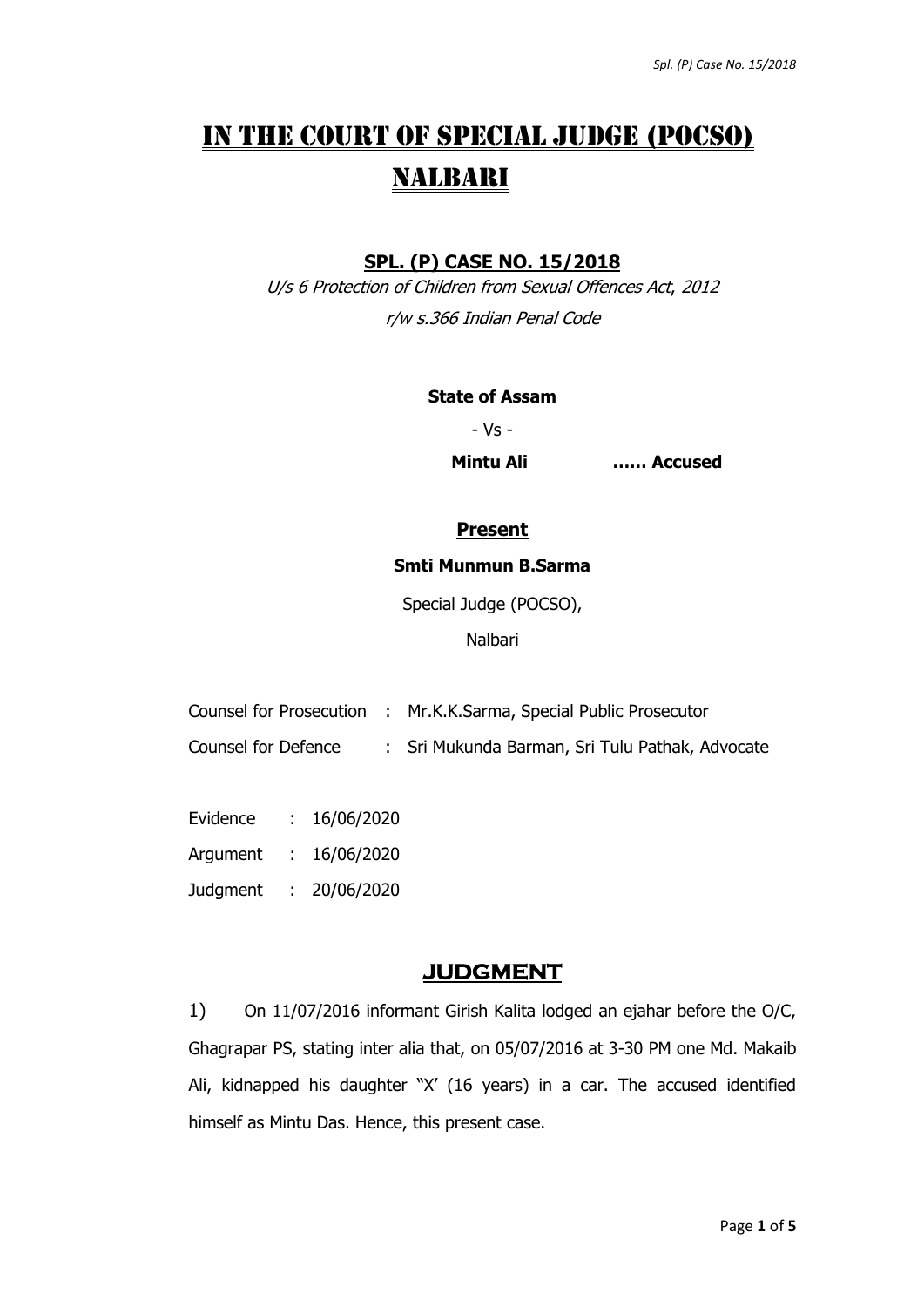*Spl. (P) Case No. 15/2018*

2) On receipt of the FIR police registered a case as Ghagrapar PS Case No. 125/16 u/s 366(A) IPC. The police went to the place of occurrence and examined the available witnesses. Statements of the witnesses were recorded, medical examination of the victim 'X' was done and her statement u/s 164 CrPC was duly recorded. On completion of the investigation, a prima facie case having appeared against the accused, the I/O submitted charge sheet against the accused Mintu Ali u/s 366 IPC r/w Sec.6 of Protection of Children from Sexual Offences Act, 2012 (hereinafter referred to as POCSO Act).

3) Cognizance was taken u/s 366 IPC r/w s.6 POCSO Act and the accused Mintu Ali appeared before the court to face trial. Necessary copies were furnished to him. After considering the materials available on Case Record and Case Diary and prima facie case having appeared u/s 366 IPC r/w s.6 POCSO Act, charges were framed and the content of the offences were read over and explained to the accused Mintu Ali, to which he pleaded not guilty and claimed to be tried.

4) To prove the offence u/s 366 IPC r/w s.6 POCSO Act against the accused person, the prosecution side examined 2 (Two) witnesses, same being, the informant & the victim. To substantiate his claim, defence did not examine any witness. The accused person's case, as could be ascertained from crossexamination of the prosecution witness was that of total denial & that the victim was major at the time of the incident and she went with the accused at her own will.

#### 5) The **points for determination** are –

a) Whether on 05/07/2016 at about 3:30 PM, the accused abducted the victim 'X', (aged about 16 years), thus, committing offence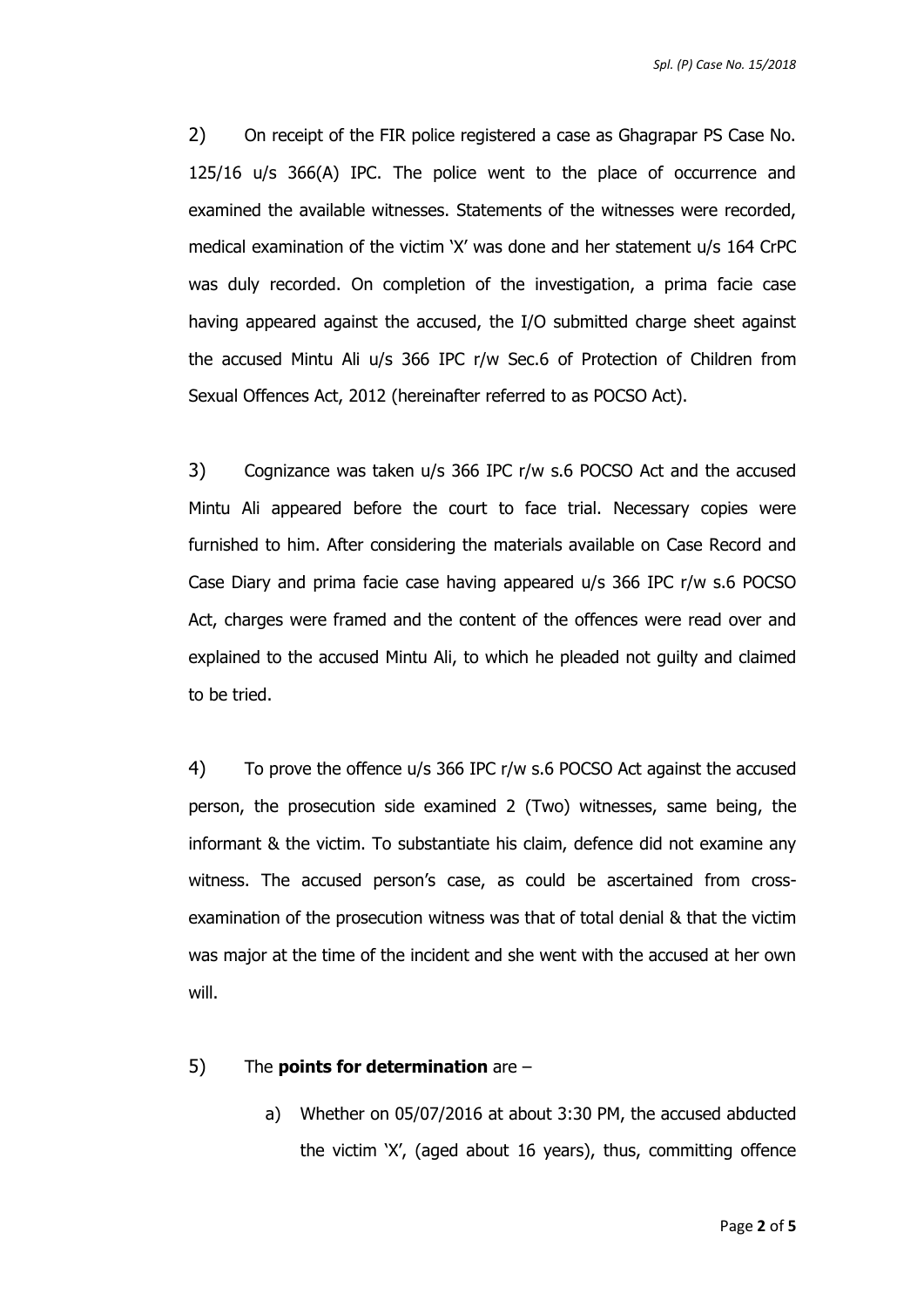u/s 366 IPC?

b) Whether the accused on the same date, time and place committed aggravated penetrative sexual assault upon the victim (aged about 16 years), thus, committing offence u/s 6 POCSO Act?

#### **DISCUSSIONS, DECISIONS & REASONS THEREOF –**

6) I heard the arguments forwarded by the Ld. Special Public Prosecutor and ld. counsel for the accused. I have also gone through the materials available in the Case Record & the Case Diary. Considering the limited evidence available on record, the charge u/s 366 IPC r/w s.6 POCSO Act are discussed together herein below, without losing their individuality.

7) **To be convicted u/s 366 IPC it must be proved** that the accused Mintu Ali kidnapped the victim. On the other hand, **to be convicted u/s 6 POCSO Act it must be proved** that the accused Mintu Ali committed aggravated penetrative sexual assault upon the victim, aged 16 years. **S.5 POCSO Act defines 'aggravated penetrative sexual assault'** and covers different circumstances ranging from (a) to (u).

8) Keeping the above parameters in mind, the evidences of the witnesses and documentary evidences are analyzed. The **victim 'X' deposed as PW2** and the **informant deposed as PW1**. Both of them stated that the victim and the accused were in love and wanted to marry, but the villagers were against it as the accused is from a different religion. The villagers instigated the informant to lodge the case, though he himself didn't have any reason to lodged the case. However, the victim and the accused got married in the same year itself and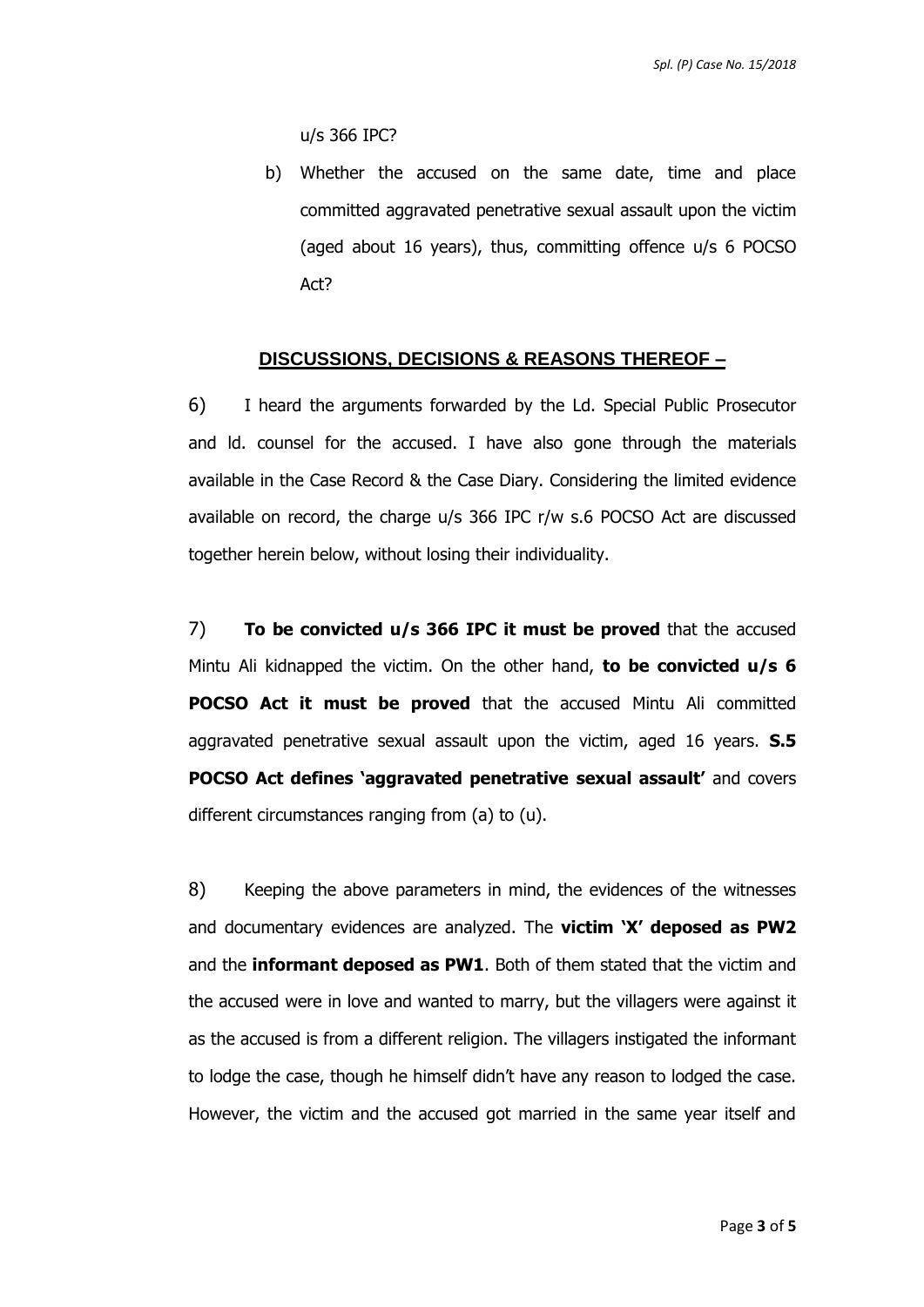residing together as husband & wife. Furthermore, they have a daughter out the wedlock.

9) Thus, what appears from the evidence is that neither the informant nor the victim supported the prosecution case. No material appeared against the accused u/s 366 IPC r/w s.6 POCSO Act and prosecution failed to prove the case against him beyond all reasonable doubt.

#### **ORDER**

10) Thus, in view of the discussions made in the prior paragraphs it is held that the accused is not guilty u/s 366 IPC r/w s.6 POCSO Act. **Accused Mintu Ali is acquitted on benefit of doubt and set at liberty**. Bail bond is cancelled and the bailor discharged.

Zimma, if any, is made absolute.

A copy of the judgment be forwarded to the learned District Magistrate, Nalbari, as provided u/s 365 CrPC.

Let the case record be consigned to record room after completing the formalities.

Given under my hand and seal of this Court on this the **20th day of June'2020.** 

> **(Smti Munmun B.Sarma)** Special Judge (POCSO), Nalbari